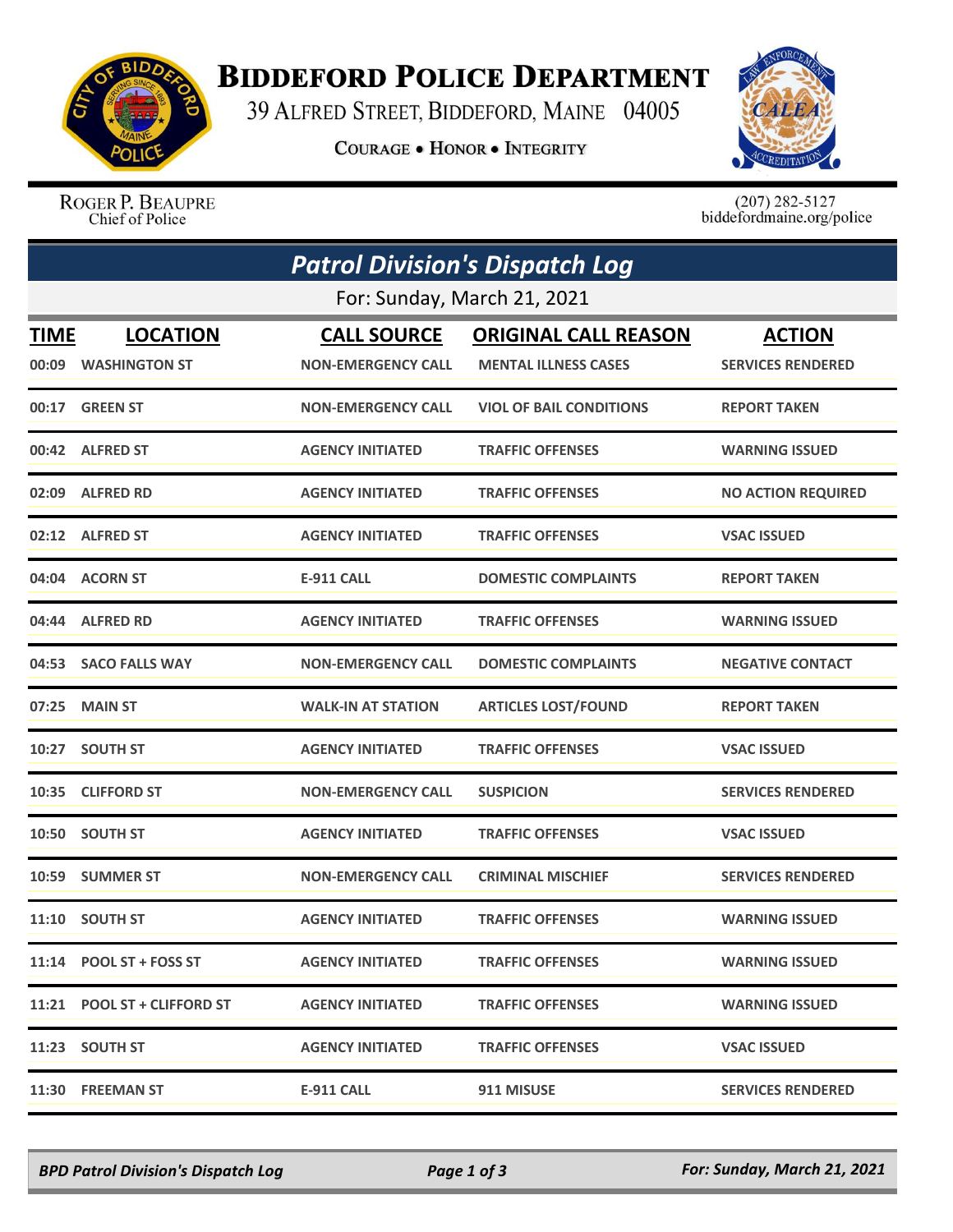| <b>TIME</b> | <b>LOCATION</b>                                                                                                       | <b>CALL SOURCE</b>        | <b>ORIGINAL CALL REASON</b>        | <b>ACTION</b>             |  |  |
|-------------|-----------------------------------------------------------------------------------------------------------------------|---------------------------|------------------------------------|---------------------------|--|--|
|             | 11:39 SOUTH ST                                                                                                        | <b>AGENCY INITIATED</b>   | <b>TRAFFIC OFFENSES</b>            | <b>WARNING ISSUED</b>     |  |  |
|             | 11:41 POOL ST + DECARY RD                                                                                             | <b>AGENCY INITIATED</b>   | <b>TRAFFIC OFFENSES</b>            | <b>WARNING ISSUED</b>     |  |  |
|             | 11:53 MAY ST                                                                                                          | <b>AGENCY INITIATED</b>   | <b>TRAFFIC OFFENSES</b>            | <b>SUMMONS ISSUED</b>     |  |  |
|             | OFFENDER: JEREMY SCOTT ROBERGE  AGE: 25  RESIDENT OF: BIDDEFORD, ME<br><b>CHARGE: OPERATE VEHICLE WITHOUT LICENSE</b> |                           |                                    |                           |  |  |
|             | 11:55 WEST ST + HILL ST                                                                                               | <b>AGENCY INITIATED</b>   | <b>TRAFFIC OFFENSES</b>            | <b>WARNING ISSUED</b>     |  |  |
|             | 12:15 GRANITE ST                                                                                                      | <b>NON-EMERGENCY CALL</b> | <b>BURGLARY OF A MOTOR VEHICLE</b> | <b>REPORT TAKEN</b>       |  |  |
| 12:24       | <b>SPRUCE ST</b>                                                                                                      | <b>NON-EMERGENCY CALL</b> | <b>HARASSMENT</b>                  | <b>SERVICES RENDERED</b>  |  |  |
|             | 13:18 HILLS BEACH RD + SEABREEZE A    AGENCY INITIATED                                                                |                           | <b>TRAFFIC OFFENSES</b>            | <b>WARNING ISSUED</b>     |  |  |
|             | 13:20 SUMMER ST                                                                                                       | <b>NON-EMERGENCY CALL</b> | <b>DISTURBANCE / NOISE</b>         | <b>SERVICES RENDERED</b>  |  |  |
|             | 13:21 POOL ST                                                                                                         | <b>AGENCY INITIATED</b>   | <b>TRAFFIC OFFENSES</b>            | <b>VSAC ISSUED</b>        |  |  |
|             | 14:08 GRANITE ST                                                                                                      | <b>AGENCY INITIATED</b>   | <b>CRUISER ACCIDENT</b>            | <b>STATE FORM TAKEN</b>   |  |  |
|             | 15:11 ALFRED ST                                                                                                       | <b>NON-EMERGENCY CALL</b> | <b>SUSPICION</b>                   | <b>SERVICES RENDERED</b>  |  |  |
|             | 15:16 SOUTH ST                                                                                                        | <b>E-911 CALL</b>         | <b>MENTAL ILLNESS CASES</b>        | <b>SERVICES RENDERED</b>  |  |  |
| 15:31       | <b>BRADBURY ST</b>                                                                                                    | <b>NON-EMERGENCY CALL</b> | <b>JUVENILE OFFENSES</b>           | <b>SERVICES RENDERED</b>  |  |  |
|             | 15:31 GREEN ST                                                                                                        | <b>AGENCY INITIATED</b>   | <b>HARASSMENT</b>                  | <b>REPORT TAKEN</b>       |  |  |
|             | 15:33 ALFRED ST                                                                                                       | <b>AGENCY INITIATED</b>   | <b>DISABLED VEHICLE</b>            | <b>SERVICES RENDERED</b>  |  |  |
|             | 15:33 CENTER ST                                                                                                       | <b>NON-EMERGENCY CALL</b> | <b>PARKING COMPLAINT</b>           | <b>SERVICES RENDERED</b>  |  |  |
|             | <b>16:17 MAINE TPKE</b>                                                                                               | E-911 CALL                | 911 MISUSE                         | <b>CALL TRANSFERRED</b>   |  |  |
|             | 16:21 ELM ST                                                                                                          | <b>NON-EMERGENCY CALL</b> | <b>THEFT</b>                       | <b>NO ACTION REQUIRED</b> |  |  |
|             | 18:04 BOULDER WAY                                                                                                     | <b>NON-EMERGENCY CALL</b> | <b>VIOL OF BAIL CONDITIONS</b>     | <b>SERVICES RENDERED</b>  |  |  |
|             | 18:42 ALFRED ST + BIRCH ST                                                                                            | <b>AGENCY INITIATED</b>   | <b>TRAFFIC OFFENSES</b>            | <b>WARNING ISSUED</b>     |  |  |
|             | 18:47 GREEN ST                                                                                                        | <b>NON-EMERGENCY CALL</b> | <b>DRUG</b>                        | <b>NEGATIVE CONTACT</b>   |  |  |
|             | 19:07 VINCENT AVE                                                                                                     | <b>NON-EMERGENCY CALL</b> | <b>BURGLARY MV (ATTEMPTED)</b>     | <b>REPORT TAKEN</b>       |  |  |
|             | 19:23 BOULDER WAY                                                                                                     | <b>NON-EMERGENCY CALL</b> | <b>ARTICLES LOST/FOUND</b>         | <b>SERVICES RENDERED</b>  |  |  |
|             | 19:33 SULLIVAN ST                                                                                                     | <b>NON-EMERGENCY CALL</b> | <b>CIVIL COMPLAINT</b>             | <b>SERVICES RENDERED</b>  |  |  |

*BPD Patrol Division's Dispatch Log Page 2 of 3 For: Sunday, March 21, 2021*